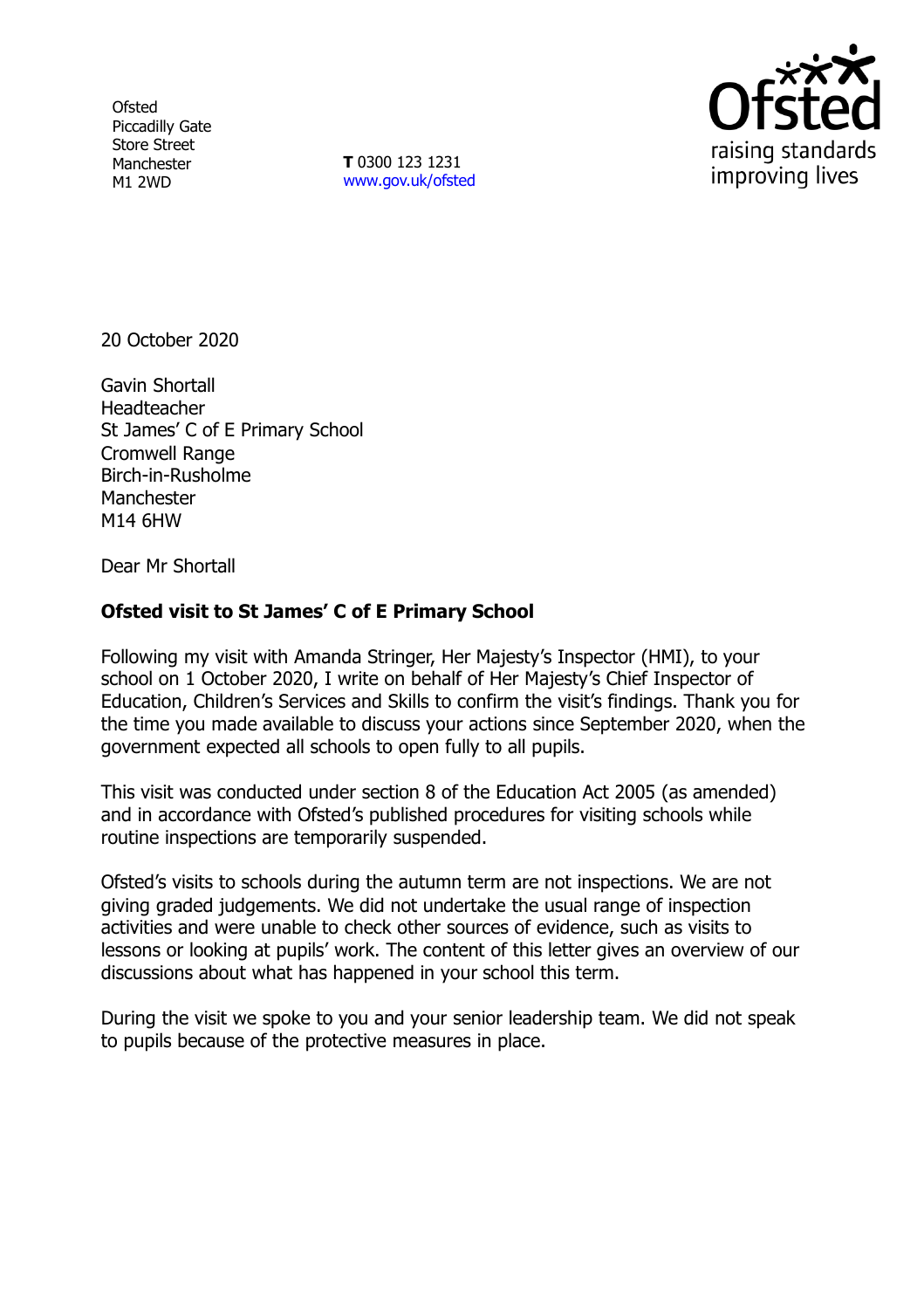

## **Context**

Her Majesty's Chief Inspector of Education, Children's Services and Skills is leading Ofsted's work into how England's education system is managing the return to full education for pupils, following an extended break in formal schooling due to the COVID-19 (coronavirus) pandemic.

In undertaking this focused work, HMI are visiting a broad range of schools. HMI will visit a sample of:

- approximately 1,200 schools across all Ofsted grades (outstanding, good, requires improvement and inadequate)
- maintained schools, academies and free schools, special schools and centres of alternative provision, including those in cities, and coastal, town or rural communities.

The information from this visit will feed into Ofsted's national reporting so that the insights can be shared with the government and the education sector. We did not find any significant concerns during the visit. In such a case, an inspection report would be published on our website and available to parents and carers.

We did not consider your response to COVID-19 during the spring and summer terms 2020, when the school was not open to all pupils.

## **From this visit, inspectors noted that:**

- The school opened on 3 September 2020 for all pupils from the Reception Year to Year 6. There are new arrangements for the children starting in the Nursery class. All pupils are expected to attend full time.
- Pupils' attendance is broadly the same as it was this time last year.
- Pupils are being taught their usual curriculum, but you have prioritised the support for their physical and mental health. Some adaptations have been made to the music curriculum as you are not able to use your usual specialist support. You have plans in place for teachers to check on what pupils know and remember in subjects other than English and mathematics.
- In English, teachers have been unable to check the sounds that pupils know and remember in Years 1 and 2 as these year groups have only just returned to school following a period of isolation. Teachers have identified that many pupils in Years 3 to 6 are struggling with several aspects of reading such as comprehension. They have adapted the way that reading is taught to help pupils catch up.